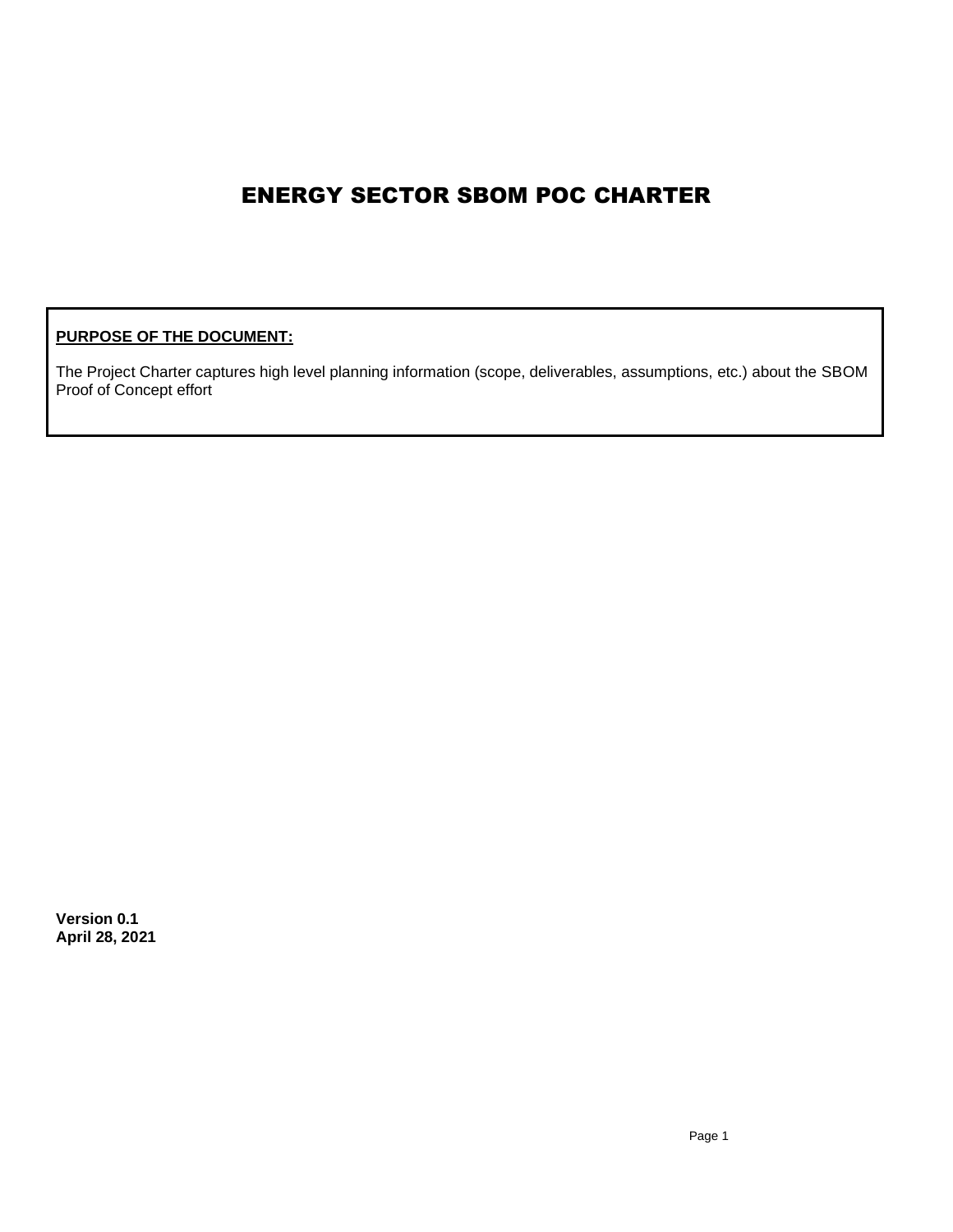# Energy Sector SBOM Proof of Concept PROJECT CHARTER

| <b>Project Name:</b><br><b>ENERGY SECTOR SBOM<sup>1</sup> POC</b><br><b>POC Sponsors:</b><br>Allan Friedman (NTIA)<br>Cheri Caddy (DOE) | <b>POC Co-leads:</b><br>Virginia Wright (INL)<br>Tom Alrich (Consultant) |
|-----------------------------------------------------------------------------------------------------------------------------------------|--------------------------------------------------------------------------|
| Date:<br>04/28/2021                                                                                                                     | <b>Revision Number:</b>                                                  |
| <b>POC Email Address:</b><br>SBOMEnergyPOC@inl.gov                                                                                      | <b>POC Website:</b><br><b>SBOM Proof of Concept - INL</b>                |

#### *1. PROJECT OVERVIEW*

Convene a group of diverse energy-sector stakeholders in an open, transparent, consensus-based process to explore the application of Software Bills of Materials within energy sector environments, and to catalyze progress in SBOM adoption to increase transparency into software components within the sector.

In an open forum, spur the development of techniques and processes for SBOM adoption into the energy sector, including leveraging the work of the NTIA Software Transparency Initiative (SBOM) Working Groups:

- $\circ$  Framing Working Group SBOM specification and structures; specification and structures of VEX (Vulnerability Exploitability Exchange) documents
- $\circ$  Formats & Tooling Working Group Automation of SBOMS including tools, processes, and playbooks
- $\circ$  Awareness and Adoption Working Group Outreach strategies and business cases
- o Automotive Proof of Concept Working Group -- Exploring adoption of SBOM within the Automotive Sector
- o Healthcare Proof of Concept Working Group -- Exploring adoption of SBOM and VEX within the Medical Device Community

<sup>&</sup>lt;sup>1</sup> A Software Bill of Materials (SBOM) is effectively a list of ingredients or a nested inventory. It is "a formal record containing the details and supply chain relationships of various components used in building software"

https://www.ntia.doc.gov/files/ntia/publications/ntia\_sbom\_energy\_jan2021overview\_0.pdf)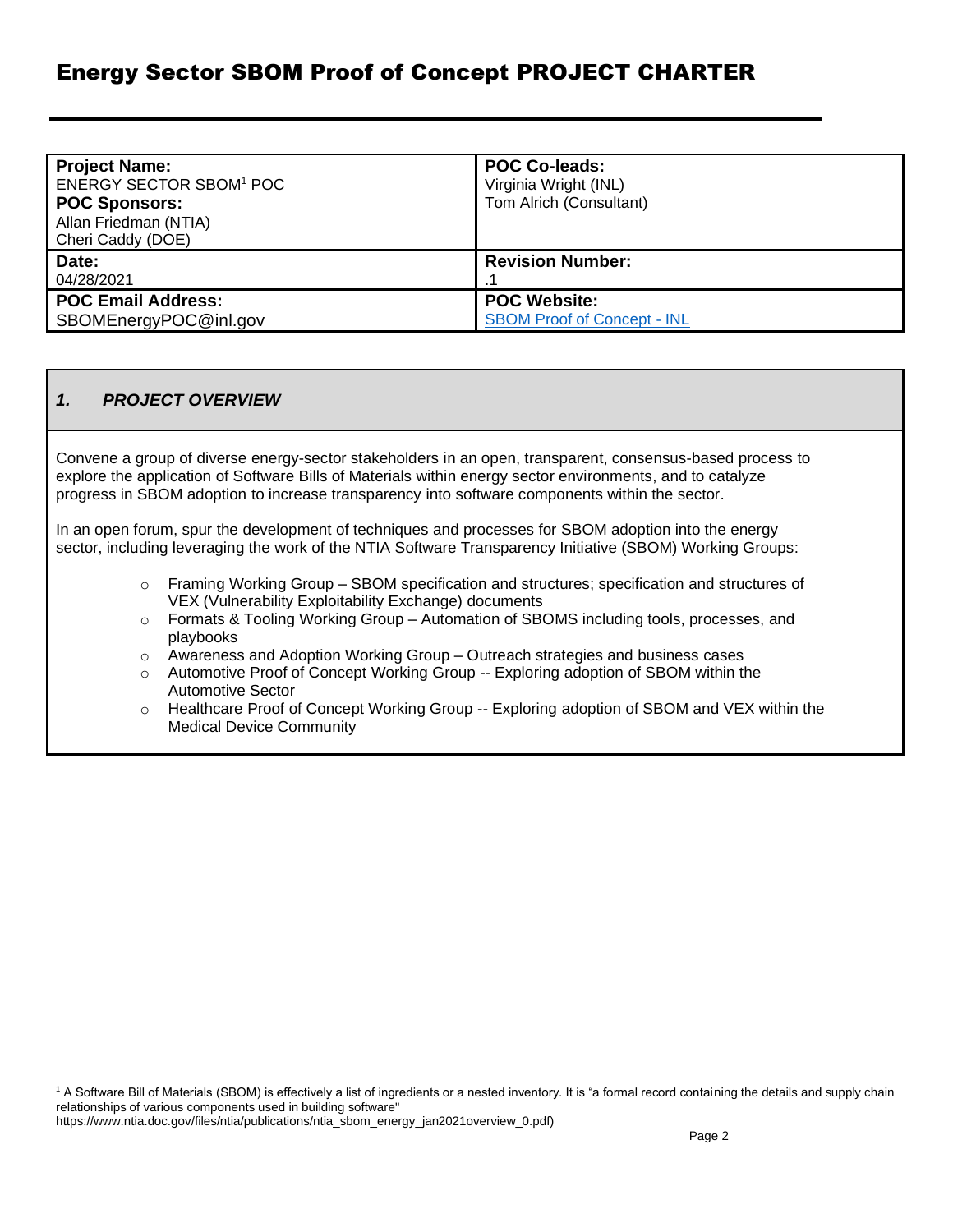# *2. PROJECT GOALS*

- 1. Gather a diverse stakeholder community incorporating technology suppliers, asset owners and third party vendors within the energy sector to share and build knowledge and experience about Software Bills of Materials (SBOMs).
- 2. Foster the creation and exchange of SBOM information between vendors and asset owners within the energy sector.
- 3. Explore use cases for leveraging SBOM's within the vendors and asset owner communities in the energy sector.
- 4. Identify gaps to implementation of SBOM technology and potential mitigations.<sup>2</sup>

### *3. DELIVERABLES*

The SBOM Energy PoC will produce the following deliverables:

- 1. A series of **open workshops** during which the participants will discuss issues related to the production, distribution and use of SBOMs, including test cases and demonstrations.
- 2. **Production of SBOMs** by software and intelligent device suppliers to the energy industry, along with **use of produced SBOMs** by energy asset owners for supply chain risk mitigation purposes. Participation in this process will require a trusted information sharing agreement to mitigate risk in the exchange of information.
- 3. One or more **reports** documenting PoC activities and lessons learned.

### *4. SCOPE DEFINITION*

The Proof of Concept will focus on multiple topics simultaneously. Additional areas of focus that may be added as the project progresses include:

- 1. Discussion of techniques and processes for producing SBOMs
- 2. Discussion of policies and legal restrictions for distribution of SBOMs
- 3. Discussion of methods of enhancing SBOM data for use by energy organizations
- 4. Discussion of use of SBOM data by existing risk management tools
- 5. Discussion of consumer use cases for SBOM
- 6. Development and dissemination of SBOMs for open source and non-sensitive products for use by working group members

The Proof of Concept will **not** include:

- 1. Development of new tools or technology
- 2. Advocacy for specific commercial tools
- *3.* Dissemination of SBOMs provided under information sharing-agreements beyond the partners specifically identified.

 $2$  Gaps identified by the working group in their first meeting include legacy product challenges and the use of SBOM in regulated environments (CIP vs. non-CIP)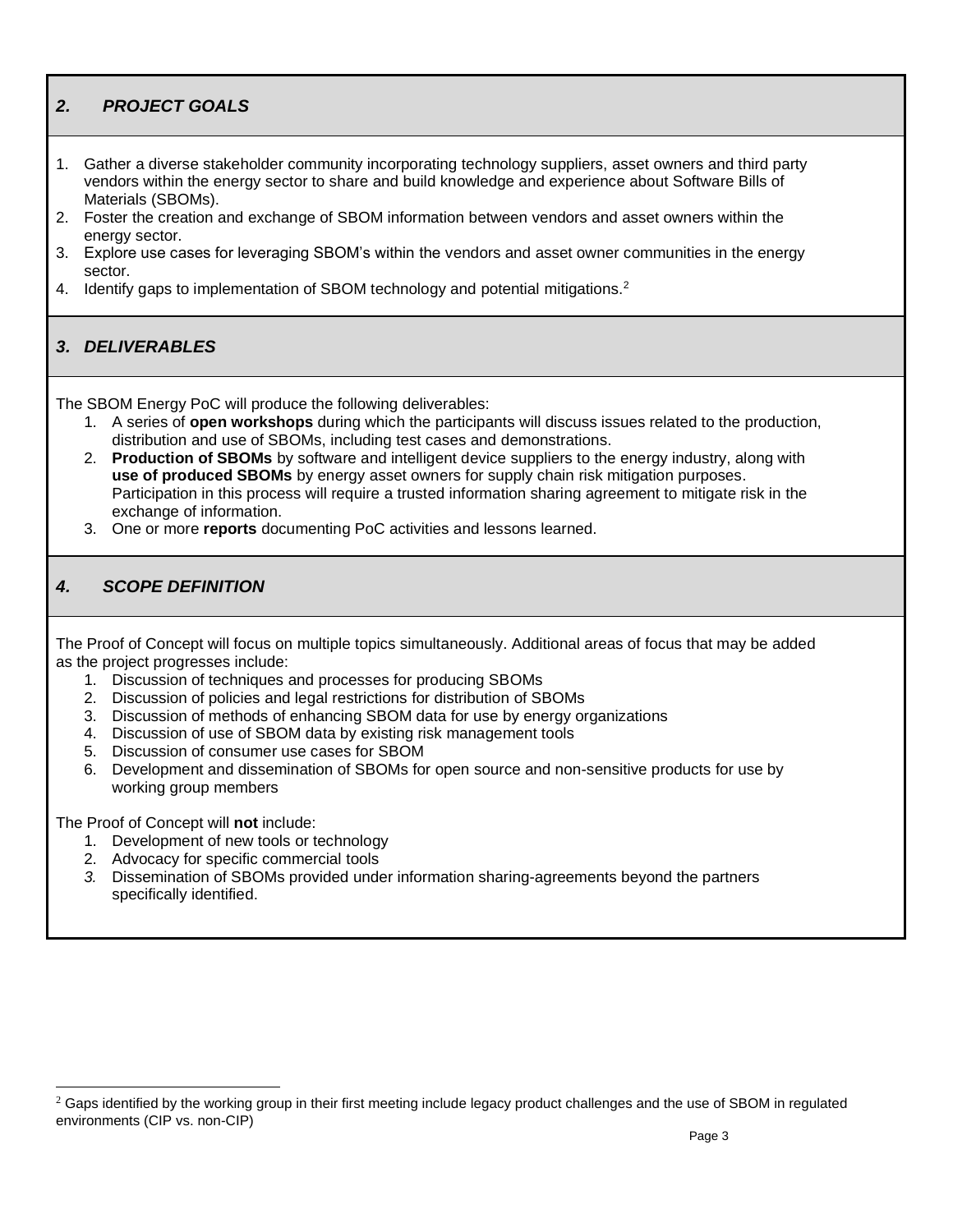# *4. PROJECT MILESTONES*

### *5. ASSUMPTIONS, CHALLENGES, CONSTRAINTS & DEPENDENCIES*

#### **Assumptions:**

- POC stakeholders are voluntary members of the Proof of Concept exploration.
- Information provided in POC meetings and out briefs is intended as publicly available information.
- SBOM information which is intended to be protected will be exchanged under an information protection agreement.
- Initial lessons learned as a part of organizing and planning the POC will be published.
- Lessons learned through discussion in the public meetings, as well as those generated as a result of legally protected distribution of privately-generated SBOMs will be published, without specific references to SBOM suppliers, consumers, or products.
- All POC stakeholders will be provided the opportunity to perform hands-on activities with nonsensitive SBOM information, including that from open source products.
- Though a sample timeline is provided above, it is notional and will change as the POC progresses. **Challenges:**
	- The stakeholder team is diverse, with a variety of expertise levels in SBOM. It will be challenging to identify courses of action which equally interest and involve all parties.
	- Though third party tools and services will be crucial to the success of SBOMs within the energy sector, the POC cannot advocate for the use of any specific commercial tool or service, nor can it provide a platform for advertising capabilities of specific tools or services.

#### **Constraints**:

- This POC will focus on energy sector applications for SBOM and will not address other infrastructure sectors – although many of the lessons learned will likely be applicable to other sectors.
- The POC will involve third-party vendors in protected SBOM information exchange only at the direction of POC Exchange members.
- The POC depends on a wide variety of viewpoints and thus will seek to entertain feedback from all participants, rather than limiting input to only a few.
- The SBOM POC lacks the resources to provide financial support for the activities of POC Exchange members.

#### **Dependencies**:

- Though the POC is dependent on POC Exchange Members to assemble and share information, it is not dependent on any specific entities to agree to an exchange.
- The POC will build upon the SBOM formats and ontologies developed by the NTIA Software Transparency Initiative (see below).